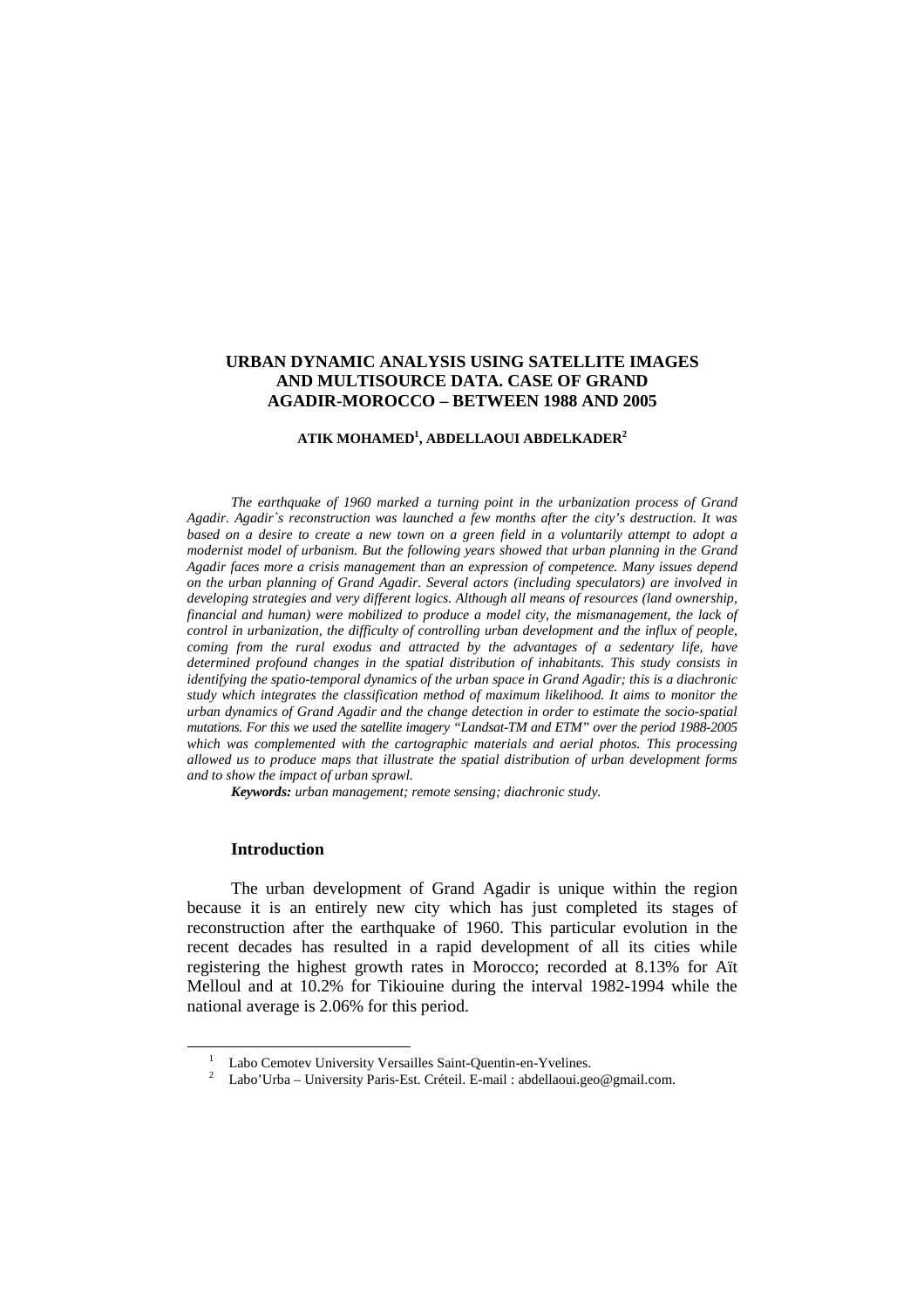Since the '60s of the last century, the demographic, economic, social and cultural mutations that intervened in Grand Agadir have triggered profound changes in the spatial distribution of inhabitants. Because of its position at the crossroads between North and South of Morocco, Grand Agadir underwent a major economic development, which led to a population growth that resulted not only from the natural excess, but also due to a strong immigration of both rural and urban origin.

In the perspective of city planning, the urban landscape of Agadir city reflects a deliberate policy through which the neighborhoods are differentiated by their function, morphology and also by their social composition. The specialization of neighborhoods and the spatial discontinuities are very striking. In this context, our study is based on a thematic approach and on multisource data analysis (of the demographics, the environmental potential, economic activities, urban planning, housing, infrastructure, environment) that allows us to reveal the data, which most often is either numerous or complex, through a synthetic vision and to identify the constraints and advantages of urban development. We are particularly interested in studying the constraints that are specific to urban development and their impacts using diverse thematic cartographic supports and satellite imagery.

These multi-scale materials were used to analyze the mechanisms behind urban development. We also used the satellite imagery Landsat TM and ETM on several dates along with various existing cartographic documents (aerial photographs, topographic maps); these different documents are complemented by several field observations, survey results and other data (demographic, urban and economic). This study consists in the identification and analysis of the urban development and the spatio-temporal dynamics in the Grand Agadir between 1988 and 2005. The results allowed us to provide relevant explanations beyond the standard analysis of the spatial categories "urban"-"suburban" which are too simplistic for the current spatial and social diversity. Therefore it seems essential to understand the relationships, the flows and the interconnections between these two spaces, not to mention the less tangible effects which are induced by the development actions and to analyze a number of issues and processes related to the urban extension.

This paper is structured into three main parts: after a description of the study area and the methodological approach of the satellite data processing, we presented the results and we concluded with a detailed analysis of the urban development (forms, issues, dysfunctions and impacts) in the last section.

## **1. Study Area**

The study area is limited to Grand Agadir, a large urban center, located in the north-western part of the Souss plain, along the Atlantic Ocean and bordered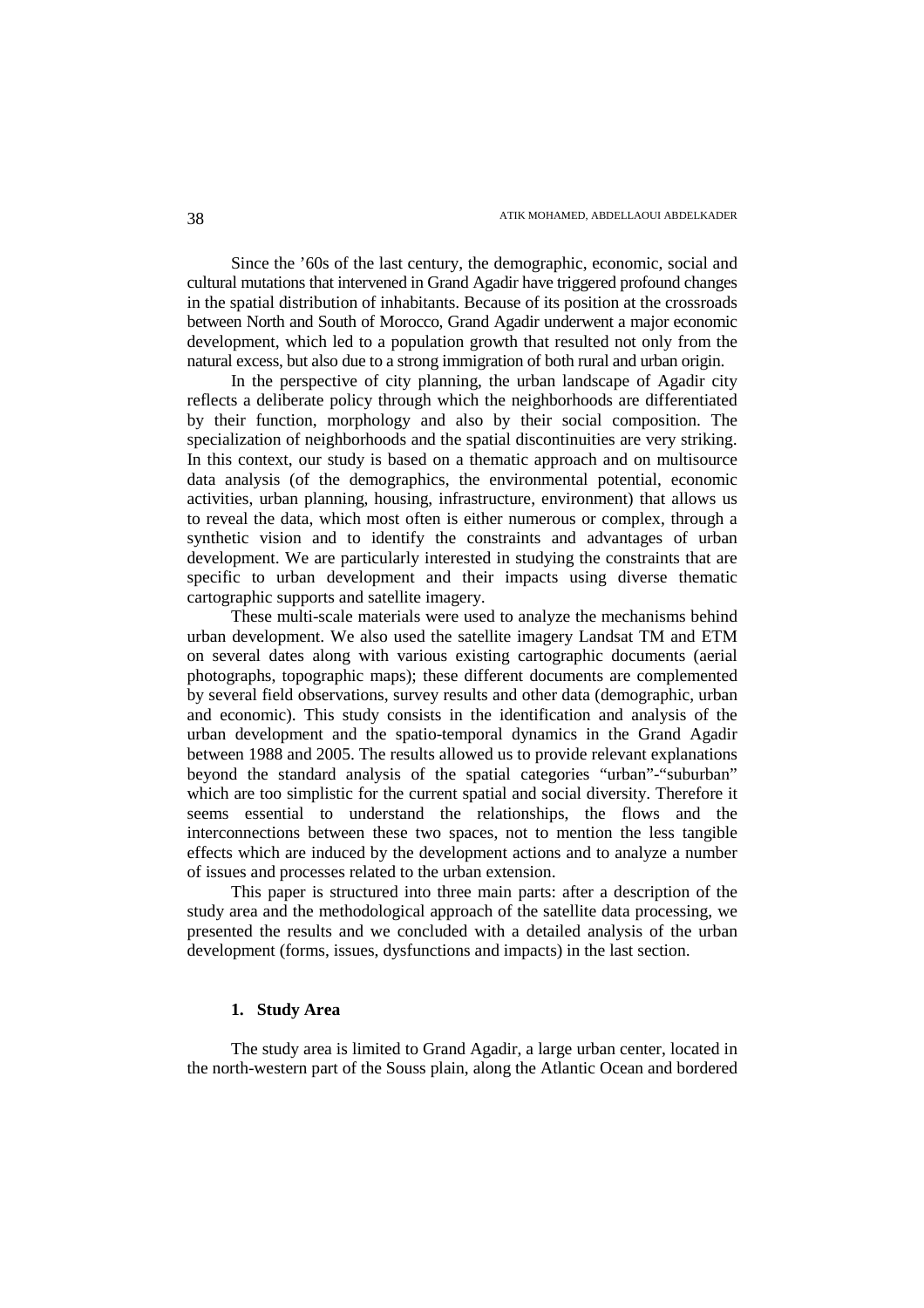# URBAN DYNAMIC ANALYSIS USING SATELLITE IMAGES AND MULTISOURCE DATA. CASE 39<br>OF GRAND AGADIR-MOROCCO- BETWEEN 1988 AND 2005

to the north by the massif of the High Atlas. Its latitude is 30 25' north and the longitude is 9 36' west (*Fig. 1*). It is part of the Souss-Massa-Draa which extends over an area of 70,880 km², or 9.9% of the total area of Morocco. This region includes the provinces of Tiznit, Taroudant, Ouarzazate and Zagora.

Grand Agadir covers an area of nearly 145 km², starting from Anza in the north to south of Aït Melloul, including Tikiouine into the east (see *Fig. 1*). Its structure is composed of several urban units that were promoted, over the previous decades, to the status of municipalities, thus sharing the territorial management of the urban cluster.



*Fig. 1.* Location map of Grand Agadir: Geographical situation and morphology

It currently includes: Agadir, the main town and regional metropolis from southern Morocco and the broader urban community that includes four cities (Agadir, Anza, Bensergao and Tikiouine); Inezgane, a traditional trading town,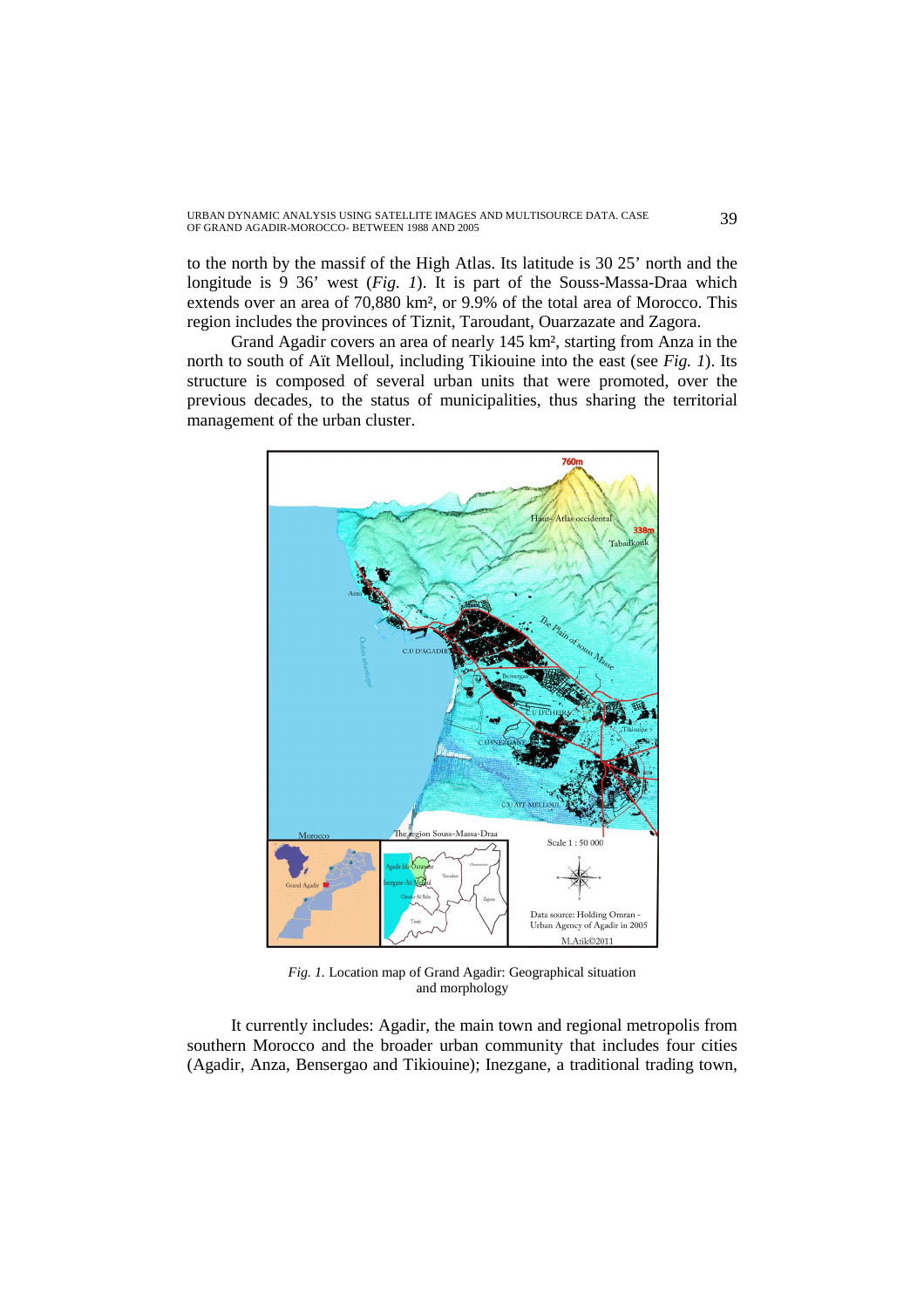located at 10 km south from Agadir and a municipality to which two dormitory town, Jorf and Tarrast, are attached; Dcheira and Aït Melloul representing two major municipalities, the first, located along the main road number 32, acts as a bedroom community while the second one is positioned on the left bank of *wadi* Souss, at the intersection of roads from Tiznit and Taroudant. These municipalities account for a total built-up area of 3,000 hectares with a total area of 20,516 hectares and concern a population of about 67,859614 inhabitants, according to the national census of 2004, with a growth rate of around 10%, since 1960. At the morphological level (*Fig.1*) the western High Atlas of EW direction overlooks the present town and the harbour on the north side by a vertical drop of 200 meters. Its altitude increases eastward to rise over 400 meters at Talkjount which is located above, at 6 km from the Kasba. This mountain, as a whole, takes the form of a plateau lined with an endemic vegetation cover (Ait Hssaine, 2000) which is characteristic for this region and unique in the world (argan trees and thorny euphorbias).

#### **2. Methodology**

Our work focused on a thematic approach to detect the change of urban space (*Table 1*).

*Table 1* 

| <b>Type of Data</b> | <b>Sources</b>         | Date                    | <b>Scale/Resolution</b>   |
|---------------------|------------------------|-------------------------|---------------------------|
| Satellite image     | Landsat TM             | Feb $9^{th}$ 1988       | 30 <sub>m</sub>           |
|                     | <b>Landsat ETM</b>     | march $02$ ; april $05$ | $28.5 \text{ m}$ ; 28.5 m |
| Aerial photo        | <b>Holding Omran</b>   | 1994                    | 1:30,000                  |
|                     |                        | 1994                    | 1:17,500                  |
| Topo map            | Urban Agency of Agadir | 2003; 2005              | 1:50,000                  |
| Socio demo stat     | PhD thesis Atik        | 2009                    |                           |

#### **Data Used in the Study**

The satellite images were captured at different moments in the year and consequently it was necessary to apply appropriate pre-processing in order to make them comparable (Jensen, 1996). In addition, we have chosen several training sites in the area. Thereafter, change detection is based on a supervised classification of the images and a comparison of results which is meant to highlight the changes from one date to another. The advantages of this approach consists in the fact that not only we got a complete image of the entire study area at different times and we were able to identify all pixels that have changed their status between the two dates, but we also delineated the nature of these changes. *Fig. 2* summarizes the processing flowchart that we followed.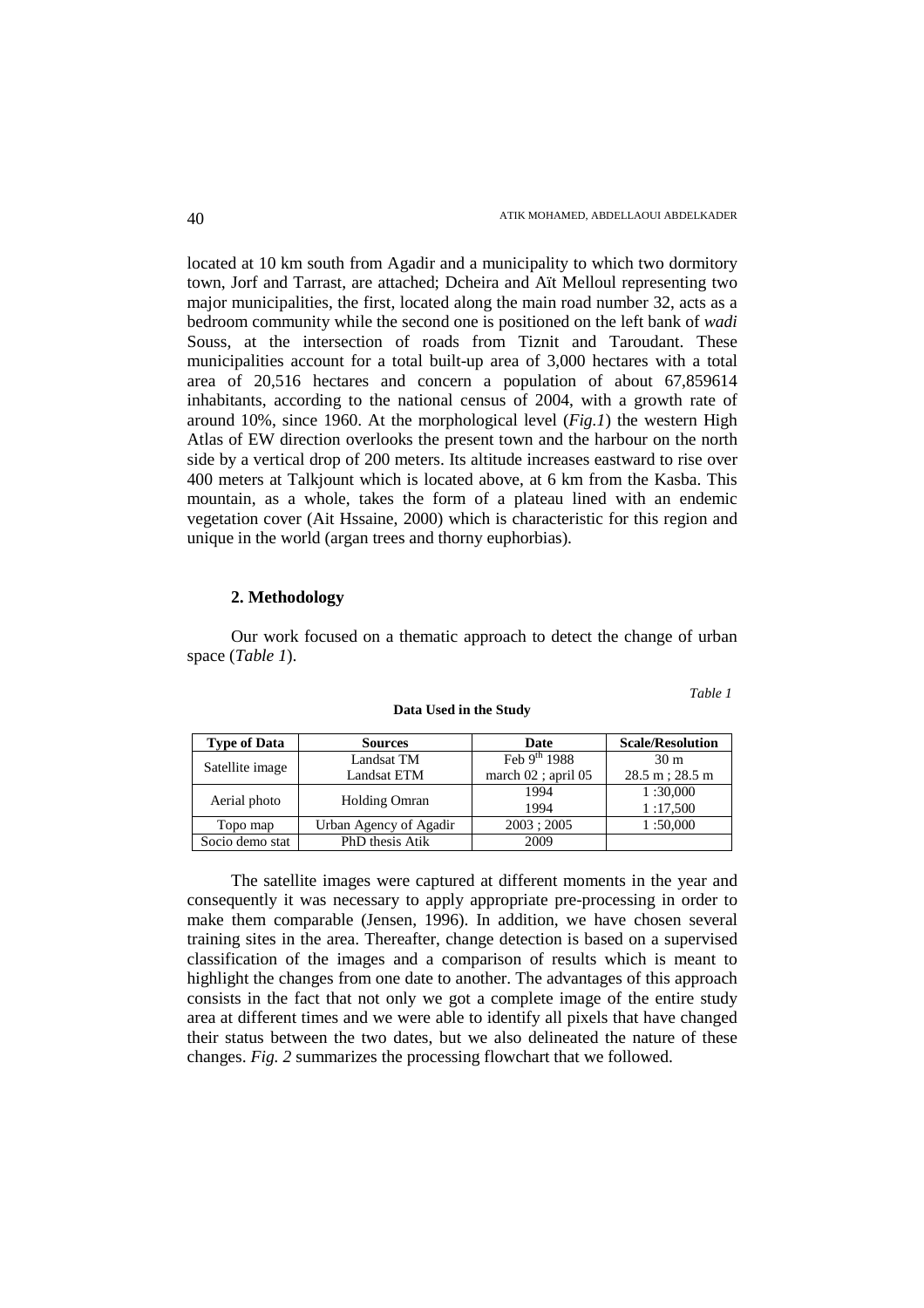URBAN DYNAMIC ANALYSIS USING SATELLITE IMAGES AND MULTISOURCE DATA. CASE  $\hspace{1.5cm}41$ 



*Fig. 2.* Flowchart of the methodological approaches tested in the study

## *2.1. Pre-Processing*

It is generally necessary to pre-process the data prior to analysis. The objective is to improve the images` quality in order to enable their interpreting. In this context we conducted a string of classic processing:

- **Resampling**: In order to have a homogeneous and medium spatial resolution of 28.5 m we used a cubic convolution technique. This sampling function, which uses a bi-cubic approximation of the 16 closest neighbours to the concerned pixel, makes the image to be locally modelled by a polynomial surface (Abdellaoui and Rougab, 1995). In the end, we obtained several spectral plans that will perfectly match at each pixel level, with the reference image (image of year 2005). The accuracy of these transformations varies with each image; in our case the operation produced an average error of calibration (*Root Mean Square Error*) of 0.258, which is acceptable (Moller-Jensen, 1990).
- **Enhancement and improvement of the dynamics**: The initial image is not very legible because of the low contrast, considering that most pixels are on a small range of coding scale (0; 255). Increasing the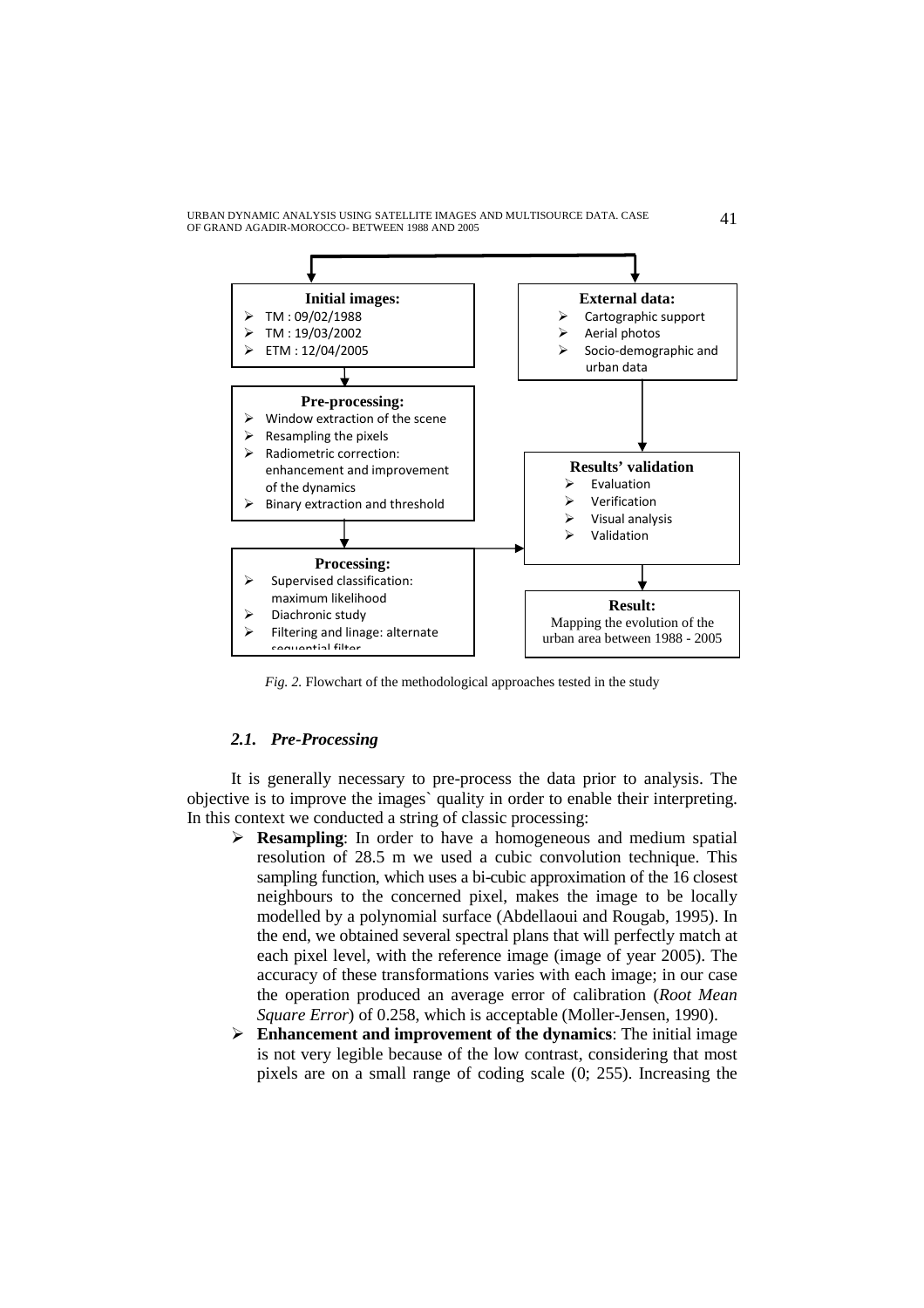dynamics can already make the different channels more legible and therefore it's easier to recognize the major themes which are present on the study scene.

- **Extracting the study area and other basic processing:** After extracting the study area which covers the Grand Agadir and its surroundings, we have defined the area of urban influence by turning our basic images in binary images through codifying their pixels with different values: 1 for urban area and 0 for others. A threshold was performed in order to isolate the urban unit as it is very useful to exclude vegetation and water (sea and river) from urban areas so to reduce the computation time and to avoid any confusion between vegetation, open soil and the constructions.

### *2.2. Basic Processing*

### *2.2.1. The classification of the urban areas*

Classifying the urban areas with the help of satellite images is a complex task, because these images do not exhibit a unique and distinguishable spectral response (Weber, 2001). Many researchers have already presented methods to improve the classification of urban areas using remote sensing data. These methods, based on pixels or objects, are very diverse and vary according to the data that were used and also the study areas on which they are applied. They are also difficult to categorize because there is a mixture of methods that were created to extract information from the images. These approaches include, in the classification process, the incorporation of auxiliary information, for example, spatial data (Harris and Ventura, 1995; Zhang *et al.*, 2002), contextual data (Gong and Howarth, 1990; Shaban and Dikshit, 2001; Weber, 2001; Gluch, 2002, Cabral *et al.*, 2005). Other authors propose the use of indices (Abdellaoui *et al.* 1997; Abdellaoui, 2009, Zha *et al.*, 2003; Biraud-Burot, 2005), the analysis of spectral composites (Phinn *et al.*, 2002; Lu and Weng, 2004), the use of expert systems (Steranov *et al.*, 2001) or the use of neural networks (Civco and Hurd, 1997; Zhang and Foody, 2001). Some results show that information retrieval based on objects is presented as an attractive alternative to classify images.

The classification method of maximum likelihood that was used in this work proved to be the most effective in distinguishing between urban areas and non-urban areas since it is based on the statistical evaluation of the classification's quality. This method implies the definition of training sites for each reference class (*Fig. 3*) with a Gaussian distribution (Jensen, 1996). The minimum number of pixels that must compose the training site for each class has to be 10 times greater than the number of channels that were used for the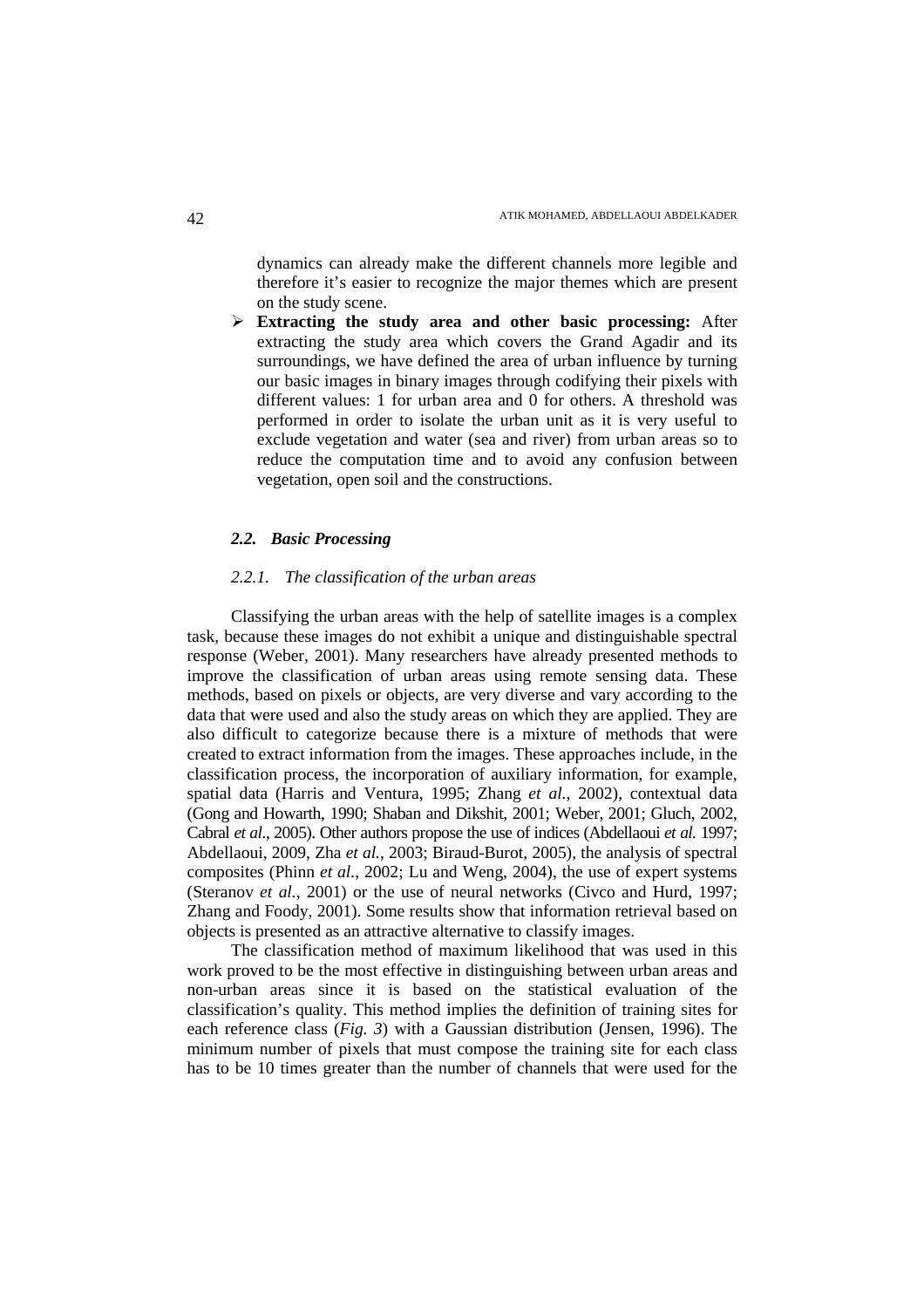URBAN DYNAMIC ANALYSIS USING SATELLITE IMAGES AND MULTISOURCE DATA. CASE 43<br>OF GRAND AGADIR-MOROCCO- BETWEEN 1988 AND 2005

classification (Jensen, 1996). The choice for these areas may involve a certain degree of subjectivity because it is the analyst who determines the training sites and establishes their number, their location and size. To meet the normal distribution, we used for the selection of training sites, the groups obtained in the unsupervised classification with ISOCLUST algorithm. Thus it ensures the selection of homogeneous areas. These thematic classes (urban<sup>3</sup>, bare soil and vegetation) were defined in order to assess the types of land use which were affected by urban growth. Consequently, these training sites were used to obtain the spectral signatures of these classes (*Fig. 3*).



*Fig. 3.* Location of training areas and their spectral signatures

The visual analysis of the classifications for different dates has detected some indications relative to the change from built-up to un-built that doesn't correspond to the reality of Grand Agadir. Similarly, we observed confusions between built-up and bare soils due to the approximation of the radiometric values between these two classes, the heterogeneity of urban objects and bare soil (roads, quarries, rocks), making it difficult to establish the representing

 $\overline{a}$ 

<sup>&</sup>lt;sup>3</sup> We considered in this work, the "urban" as a geographical space that is based on the continuity of the built-up, which is seen as the delimitation of the urban space.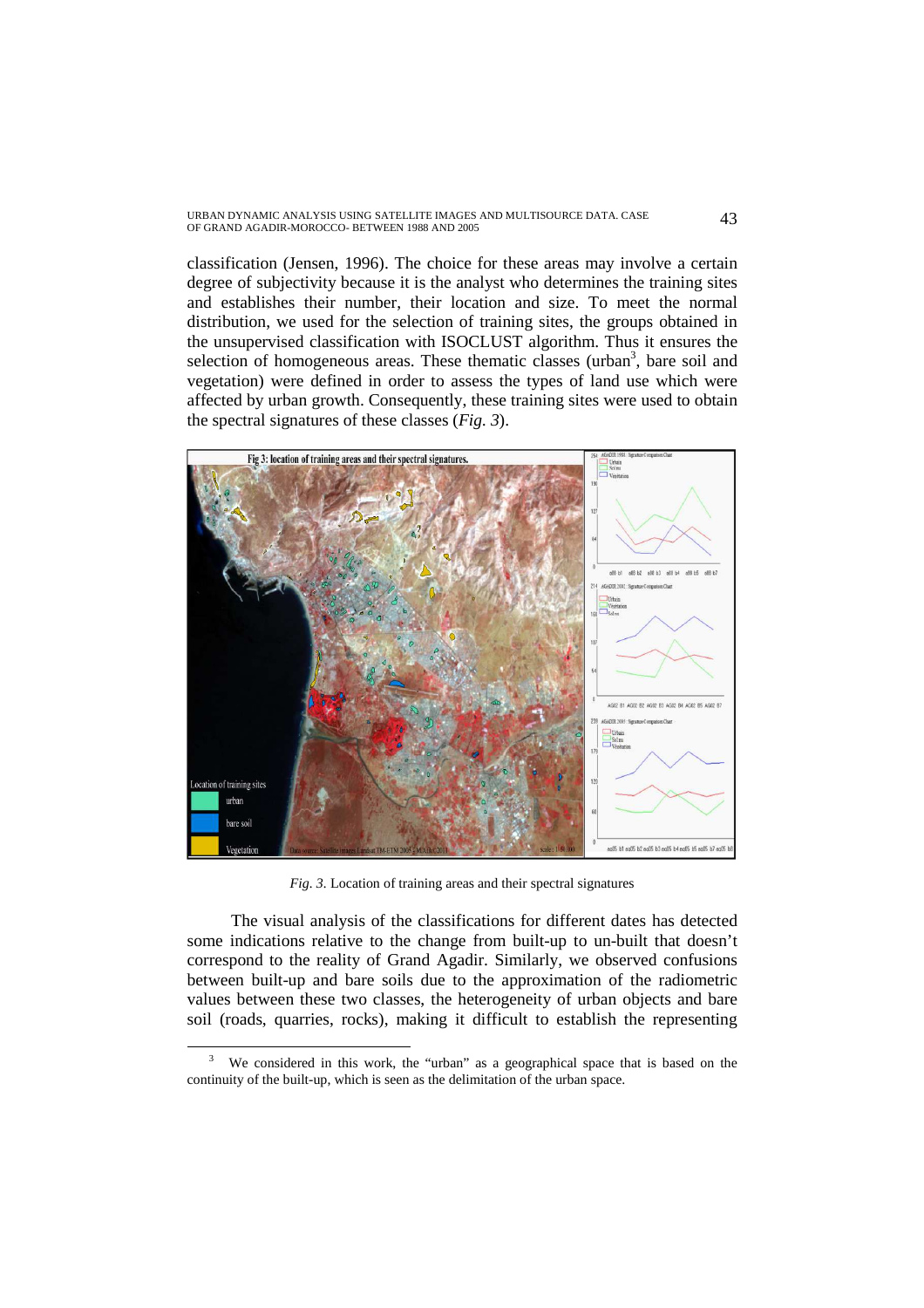thematic classes. Some apparent changes were produced by the spectral overlap between classes or pixels located at the boundaries. In this sense, the road network, especially the routes which separate the islands of urban expansion, have created a lot of confusion within some pockets of built-up. For example, in the classified image of 2003, these roads have been assigned to the built-up class while in the image of 1988 they have been omitted from this class (maybe because of the vegetation effect). Other changes were produced by significant variation in the vegetation cover, in this case the differences between phenological dates. Taking into account these confusions, the rule of maximum likelihood was repeated several times in order to improve and validate the results and isolate the built-up from the un-built. The training sites were modified during iterations, so as to obtain a threshold of sufficient satisfaction (90% correct classification and a kappa coefficient which should be greater than or equal to 0.8); the selection of the channels permits the exclusion of redundant spectral information resulted from the classification process and thereby to obtain a better discrimination of the classes (Jensen, 1996- Im and Jensen, 2005). The statistic of the transformed divergence (Swain and Davis, 1978 in Jensen, 1996) was used to evaluate the best combination of channels. We obtained the maximum spectral separation using six channels simultaneously (TM1, TM 2, TM 3, TM 4, TM 5, TM 7). Then we reduced the number of channels while maintaining the maximum value of the processed divergence's statistics in order to reduce the information's redundancy. This maximum value has remained intact until the use of four channels with 15 different possible combinations. After trying these 15 combinations with the overall accuracy and kappa statistics, we found that it is the combination of channels (1, 4, 5 and 7) which leads to better outcomes for the urban class.

To eliminate the noise and the roads, we applied a variant of alternating sequential filter (Serendero, 1989; Serra and Lovely, 1997; Soille, 1999); this operator is formed by a succession of closures and openings of increasing size. This filter replaces at linearity the growth criterion and is better adapted to the structure of visual perception; it simplifies an image without smoothing it and thus it allows preserving the contrasts (Abdellaoui et al., 2006; Gadal, 2003). The outcome of processing allowed us to isolate the urban area for each date as shown on *Fig. 4*.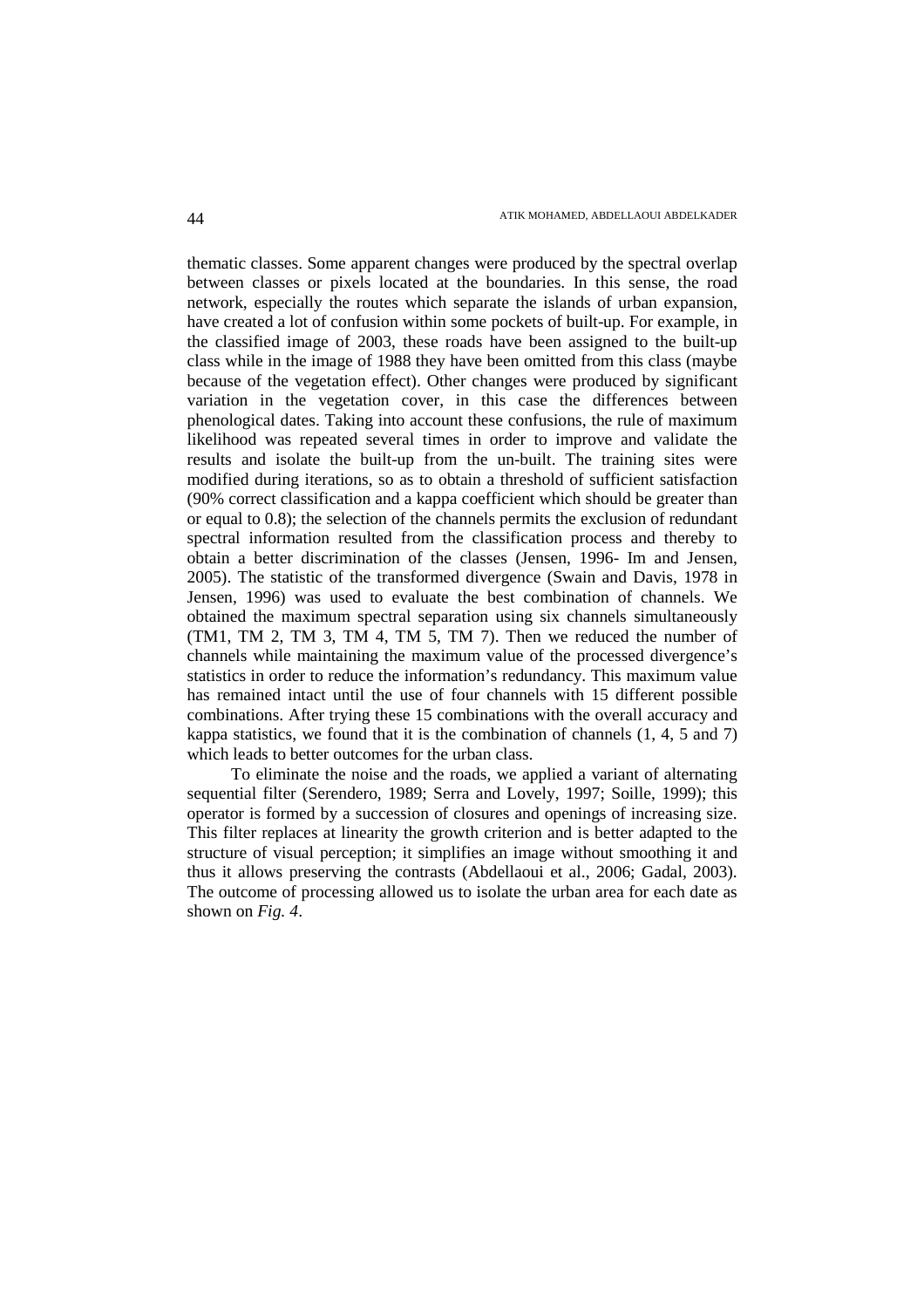

URBAN DYNAMIC ANALYSIS USING SATELLITE IMAGES AND MULTISOURCE DATA. CASE URBAN DYNAMIC ANALYSIS USING SATELLITE IMAGES AND MULTISOURCE DATA. CASE  $45$  OF GRAND AGADIR-MOROCCO- BETWEEN 1988 AND 2005

*Fig. 4.* The urban area in Grand Agadir between 1988 and 2005

#### *2.2.2. Colored composite image of the urban evolution*

For a diachronic study, we first combined pairs of images: '88/2002 followed by 2002/2005 and afterwards `88/2005; in these combinations the interpretation is much simpler. Then we produced a superposition of three images by assigning the blue band to the classified image of year 1988, the green to the classified image of 2002 and the red to the most recent image (classified image of 2005). The resulting composition is coloured only where changes have occurred from one date to another; the image of regions that have not undergone any changes appear in black or white. Thus, the juxtaposition of the intensities of these three colours can be, in additive fashion, a variety of colours in accordance with the seven possible combinations, so we obtained the colour of each pixel in the resulting image of  $d(p)$  by the following combination: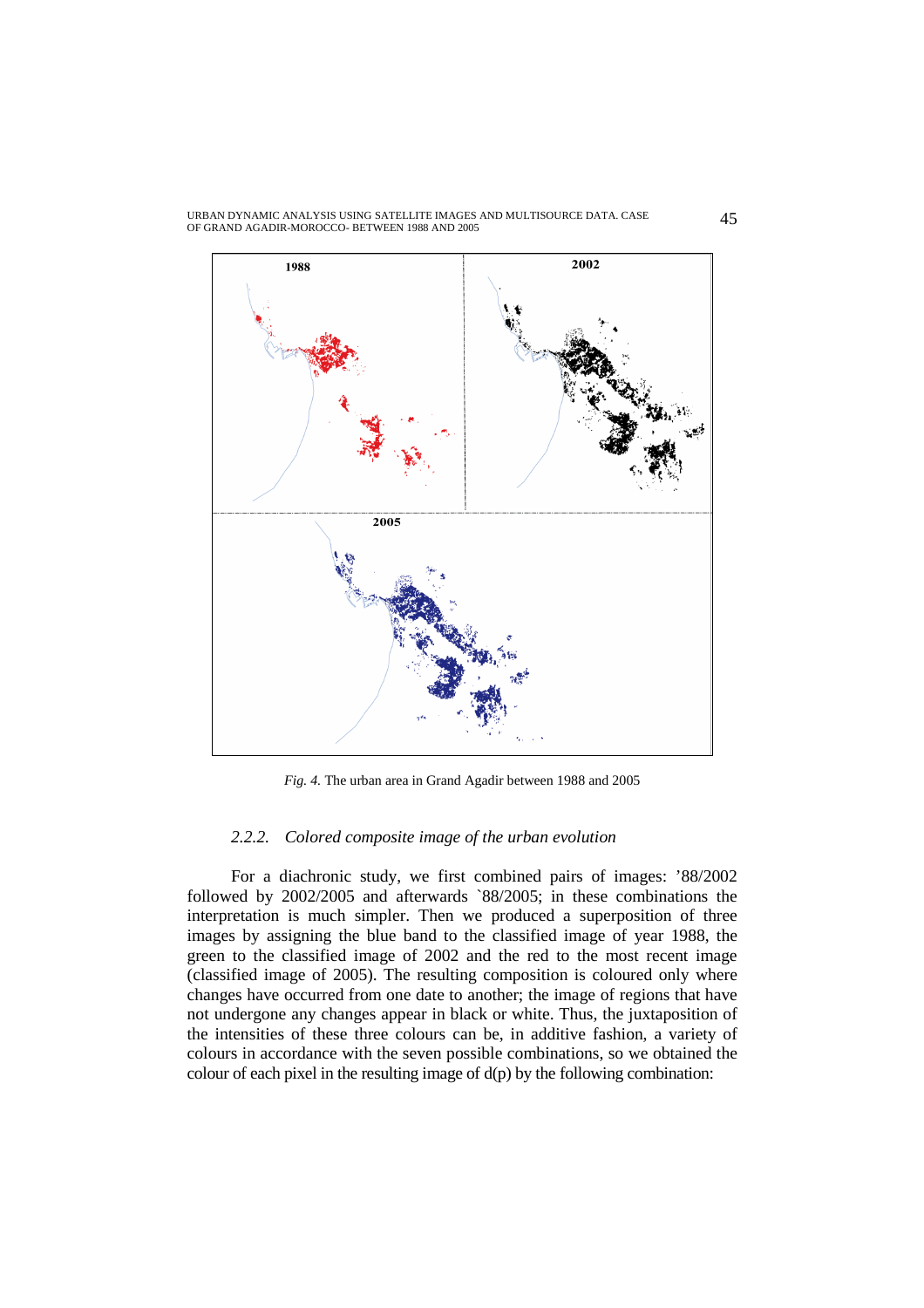## $d(p) = a(p) [B] + b(p) [V] + c(p) [R]$

**a(p), b(p) and c(p)** represent the values depending on the intensity of the pixel for the oldest component or the most recent one

*Table 2* summarizes the logic of the possible combination according to the primary RGB colours which were assigned to each classified image and the intensity's values of these binary images (0/1).

*Table 2*

|          | Green<br>(Image)<br>of 2003) | Red<br>(Image<br>of 2005) | <b>Resulting</b><br>colour | <b>Interpretation</b>                                                    |
|----------|------------------------------|---------------------------|----------------------------|--------------------------------------------------------------------------|
| $\Omega$ |                              |                           | Black                      | No change                                                                |
| $\Omega$ | $\Omega$                     |                           | Red                        | Built-up appeared in 2005                                                |
| $\Omega$ |                              | $\theta$                  | Green                      | Built-up appeared in 2002<br>and disappeared in 2005                     |
| $\Omega$ |                              |                           | Yellow                     | Built-up appeared in 2002                                                |
| 1        | $\theta$                     | 0                         | Blue                       | Built-up appeared in 1988<br>and disappeared in 2002                     |
|          | $\theta$                     |                           | Purple                     | Built-up appeared in 1988, disappeared in 2002<br>and reappeared in 2005 |
|          |                              | 0                         | Orange                     | Built-up appeared in 1988<br>and disappeared in 2005                     |
|          |                              |                           | White                      | Built-up appeared in 1988                                                |

**The Logic of the Diachronic Coloured Composite** 

The various processing which were performed made it possible to map the evolution of the urban area and its periphery (*Fig. 5*).

The final result is consistent with the realities which were observed on the field and to the baselines (topographic maps, aerial photographs). The colors white, red and yellow symbolize the evolution from the three dates: 1988, 2002 and 2005. However, several precautions must be taken for the other colors (green, purple, orange and blue); the interpretation is based on a detailed examination of all these new objects that appear (purple) or disappear (blue and orange). It may, indeed, be either new constructions (they stand out well if they are contiguous and numerous, however they are more discrete in the case of isolated buildings or houses), disappeared constructions, or constructions where the roof could be confused, on one image, with the streets or vacant land (the case is not unusual if we think about dirt roads and houses with tin roofs that are covered with dust or the case of slums) and which suddenly appear more reflective because they was renewed, or simply washed away by rain. It must be also noted that the color green, symbolizing the objects which disappeared in 2002 and 2005, presents in most cases the construction of precarious housing that has been eradicated during the programs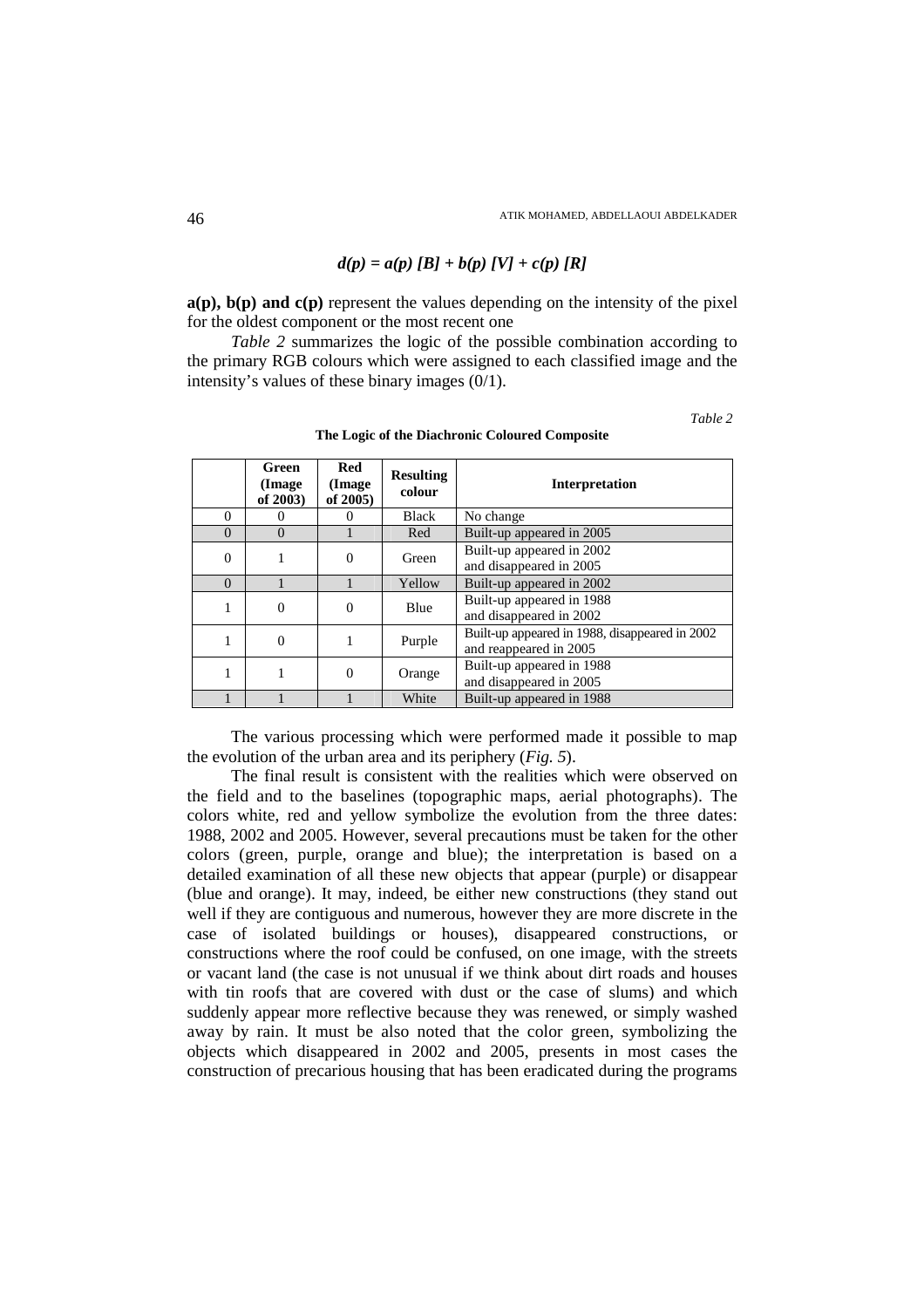URBAN DYNAMIC ANALYSIS USING SATELLITE IMAGES AND MULTISOURCE DATA. CASE 47<br>OF GRAND AGADIR-MOROCCO- BETWEEN 1988 AND 2005

for the elimination of slums or for changing the form and layout of plots. It was complemented with the launching of the subdivision (the case of Hay El Mohammady subdivision), or the appearance of some buildings on the site of old demolished buildings.



*Fig. 5.* Chronological evolution of the urban area in Agadir between 1988 and 2005

## **3. Results and discussion**

## *3.1. Grand Agadir a dispersed agglomeration*

The comparison of classified images and their representation on a final satellite image map (*Fig. 6*) allowed the identification of the urban dynamics. The urbanized area (obtained through multiplying the number of pixels from each period through a medium and homogeneous spatial resolution of 30 m) and perceived as the total built areas which consists of dense built-up, of residential constructions, tall buildings and urban construction sites, amounted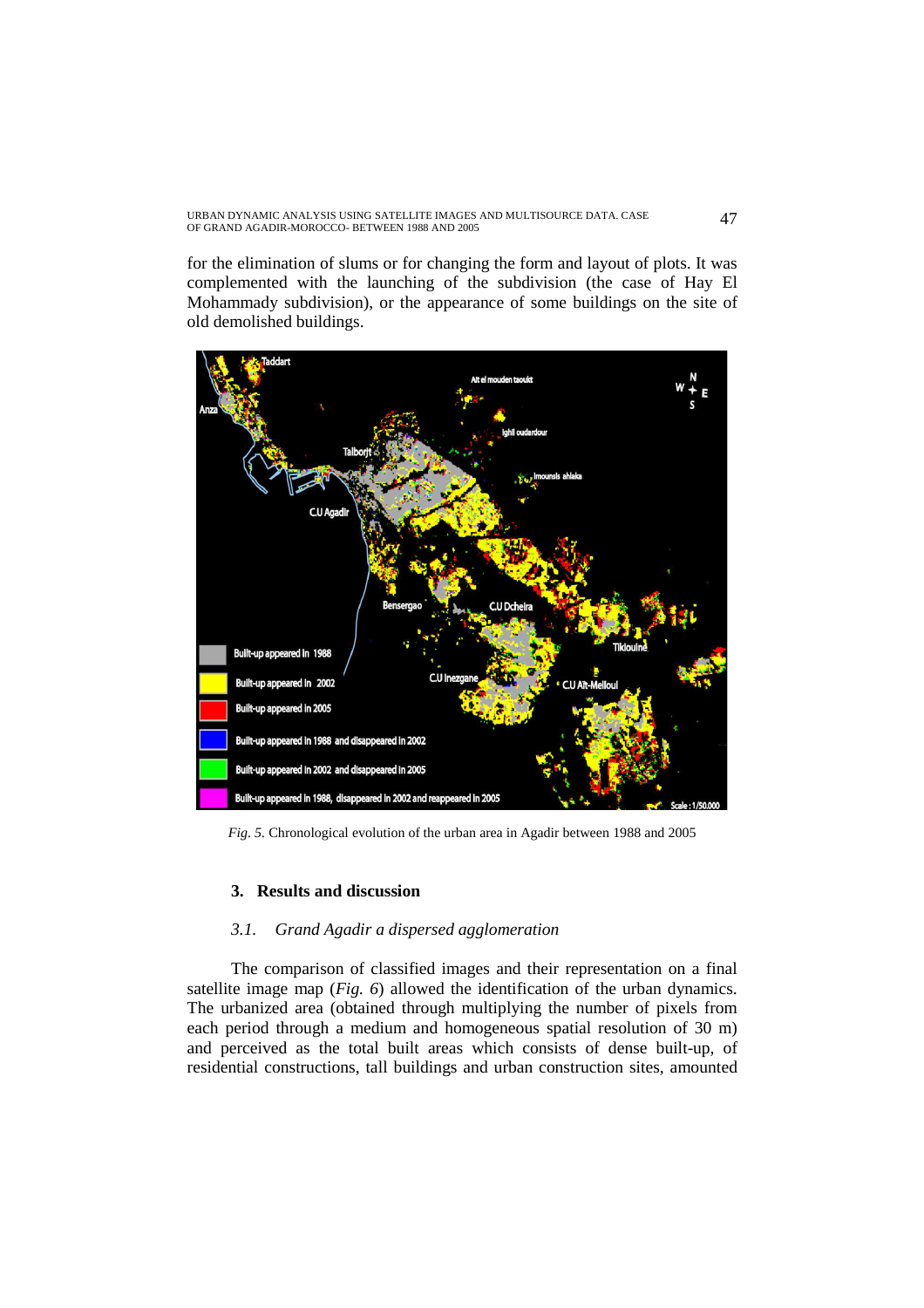from 100,919 ha in 1988 to 206,625 ha in 2005. Between the two dates, the extensive built-up increased by 145,706 ha, representing a growth rate of 60% in 17 years. The area covered by the urban pattern which was studied for the period from 1988 to 2002 is approximately 196,105 ha and for the period from 2002 to 2005 is merely 10,520 ha. These figures were calculated from the digital processing and correspond to 90% of the official records from the Regional Inspectorate of Housing, Urban Development and Spatial Planning (IRHUAE) and of the land holding in Al Omran Souss Massa.

Urban development in Grand Agadir was achieved in a linear fashion along the thoroughfare harbour-airport on about 30 square kilometers with a total area of 159 square kilometres. It includes five urban entities (Agadir, Tikiouine, Inezgane, Dcheira and Aït-Melloul) which are autonomous and individual, of greater or lesser size and articulated relatively to each other and according to their economic and urban vocation as well as their situation along the local route, particularly along the RN 10 and RN 1. This development is determined by two important elements: first, by its physical and natural environment (blocked to the north and east by the natural barrier of the mountain and the Souss Massa National Park to the south, the agglomeration is now expanding on the plain, on each side of the wadi Souss) and secondly, by its economic and demographic dynamics. The profound changes that have occurred in the outlying communities (Tikiouine, Inezgane, Dcheira and Aït-Melloul) have also been subject to a particularly important urban growth: Tikiouine (95.15%), Aït-Melloul (85.13%) or Bensergao (70.63%). With the exception of the city of Agadir where urban development has been achieved in a planned approached (the launching of several subdivisions and an urban project), the outlying communities developed in a spectacular haphazard way.

This great economic dynamism of Agadir is the most important element that explains the demographic and urban development in recent decades. Since the general population census of 1982, the great urban centres which compose Agadir experienced the largest increase in population at the national level. Grand Agadir has seen its population growing at a very high rhythm between 1982 and 2004 from 256,234 to 678,596 inhabitants, or with an average rate of annual growth of 4.5% (while the national average was 3.2% for the same period). The population's density was established in 2004 to 4,138 inhabitants/ $km^2$ , in comparison with 3,076 inhabitants/km<sup>2</sup> in 1994 and with 1,574 inhabitants/km<sup>2</sup> in 1982. It grew by 35% over the past ten years, with the implications of a migration flux that was always important and the obvious attraction for this region. By consequence, Dcheira and Inezgane face the highest density (8,937 and  $8,673$  inhabitants/ $km^2$  respectively) because of their small size, while the municipality of Agadir is the least dense (3,360 inhabitants/km ²).

This demographic explosion leads to an uncontrolled urban dynamics, a dispersed and a fragmented agglomeration. Its rapid evolution and design are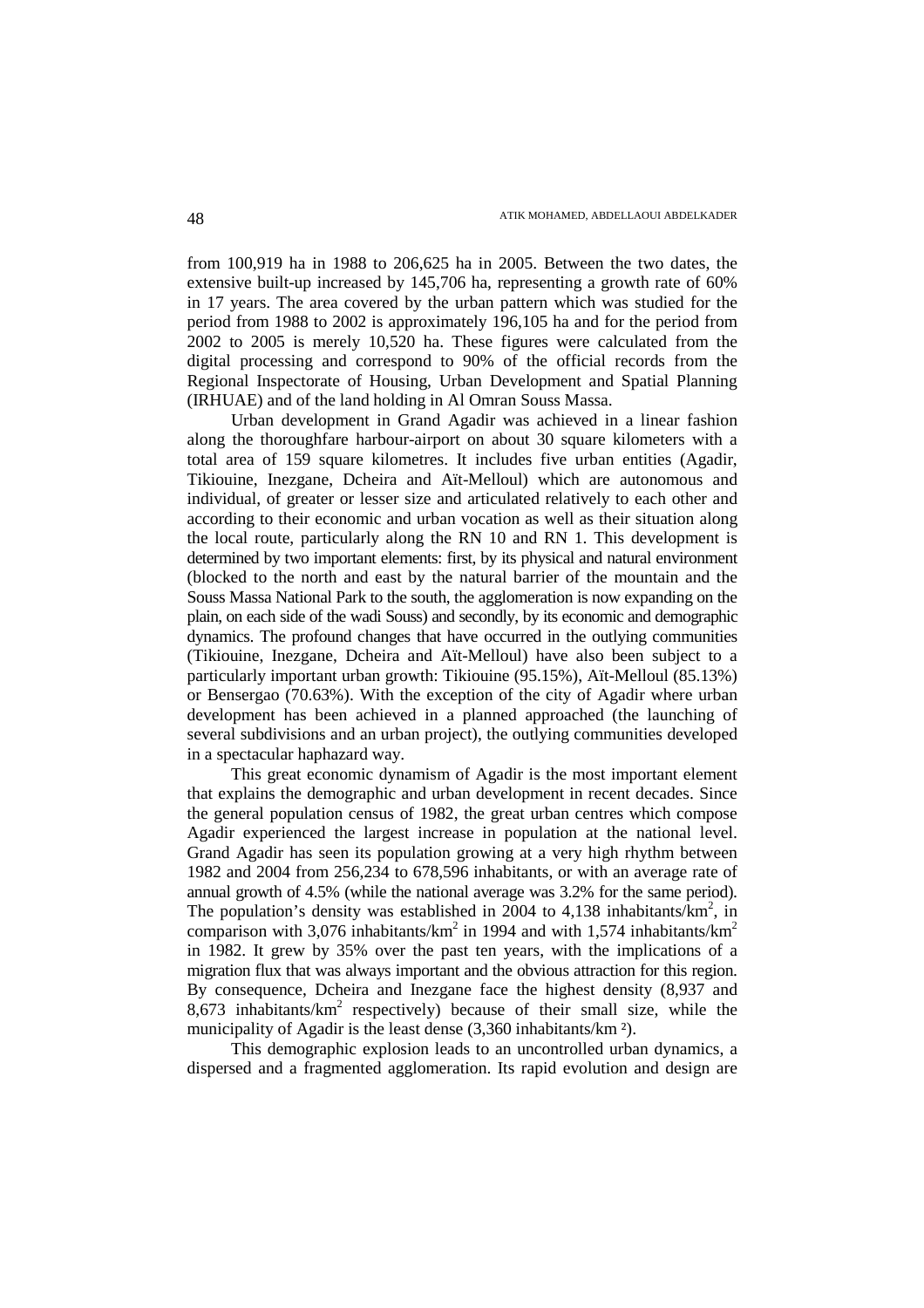URBAN DYNAMIC ANALYSIS USING SATELLITE IMAGES AND MULTISOURCE DATA. CASE 49<br>OF GRAND AGADIR-MOROCCO- BETWEEN 1988 AND 2005

based on a strong segregation of functions which have shaped a splited space and a poorly connected city, which suffers from the lack of centrality and of attractive convivial places.



*Fig. 6.* The illicit urbanization in Agadir in 2004

The analysis of the spatial representation of cities according to their population growth rate between 1960 and 2004, allows us to distinguish two urban forms (*Fig. 6*):

- The urban built-up space: planned and managed urban area (Agadir) with a concentration of facilities, services and employment in well-defined areas in the city of Agadir at the expense of the rest of the agglomeration. The habitat's offer is diverse (subdivision, residences).
- The non-regulatory extensions that cover a variety of forms: from the slum in substandard housing or urban sprawl that contributes to the decrease of agricultural areas (*Fig. 4*). Each form reveals a specific production process and involves actors who act according to a particular logic. The substandard housing is by far the most dominant form, the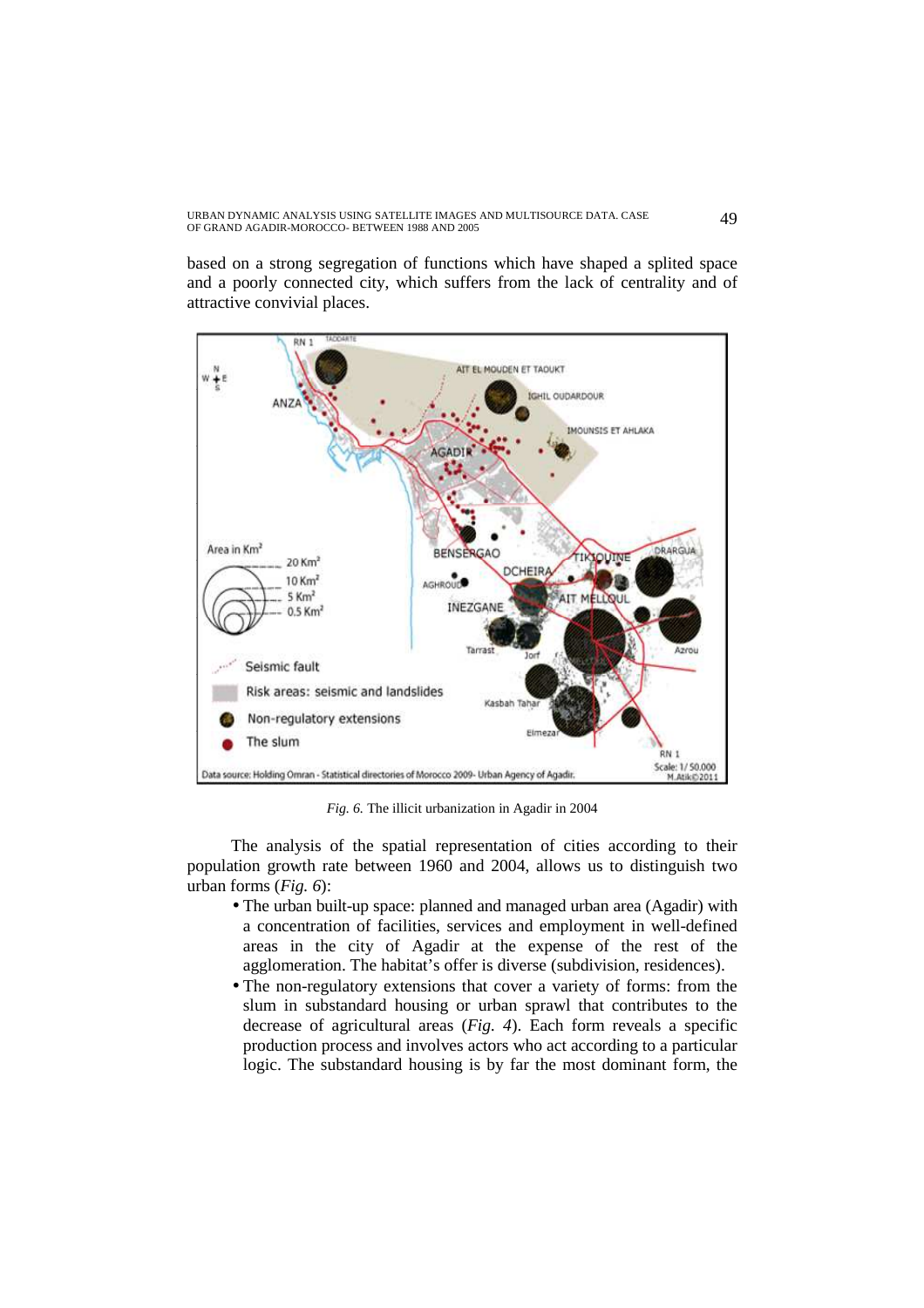most dynamic in its growth and redeployment forms, and the most problematic for interventions which are designed for regularization and urban integration. It infects the peripheral bedroom communities (Inezgane, Dcheira and Tikiouine) who are isolated and poorly equipped (weak equipment, inadequate infrastructure).

 In parallel to the development of regulatory planning in Agadir, there is an accelerated proliferation of both types of substandard housing. Firstly the nuclei of slums that are growing rapidly throughout the urban fabric should be mentionned. According to RGPH (1994), 10,331 shacks were counted, representing nearly 18.3% of the urban population; Agadir is the most affected commune with 4,391 shacks, followed by Anza with 3,784 shacks, Bensergao with 2,579 shacks and finally Tikiouine with 552 shacks (*Fig. 7*).



*Fig. 7.* Evolution of the slums in Agadir between 1989-2004

Moreover, the clandestine habitat areas have expanded away from any regulation or planning, leaving them without any infrastructure equipment. The last ones have 27 clandestine neighbourhoods (the phenomenon has grown very rapidly in the municipality of Agadir especially in peripheral centers (Anza, Tikiouine, Bensergao), along wadi Souss and main roads in the dormitory cities (Inezgane, Aït Melloul, Dcheira)) with a total area of 2,539 hectares on which resident 36,966 households or about 184,000 inhabitants.

### *3.2. Urban Dynamics: Impact and Dysfunctions*

The town of Agadir is a victim of its economic dynamismand of its social and urban development. Also, what is nowadays a major asset and an indicator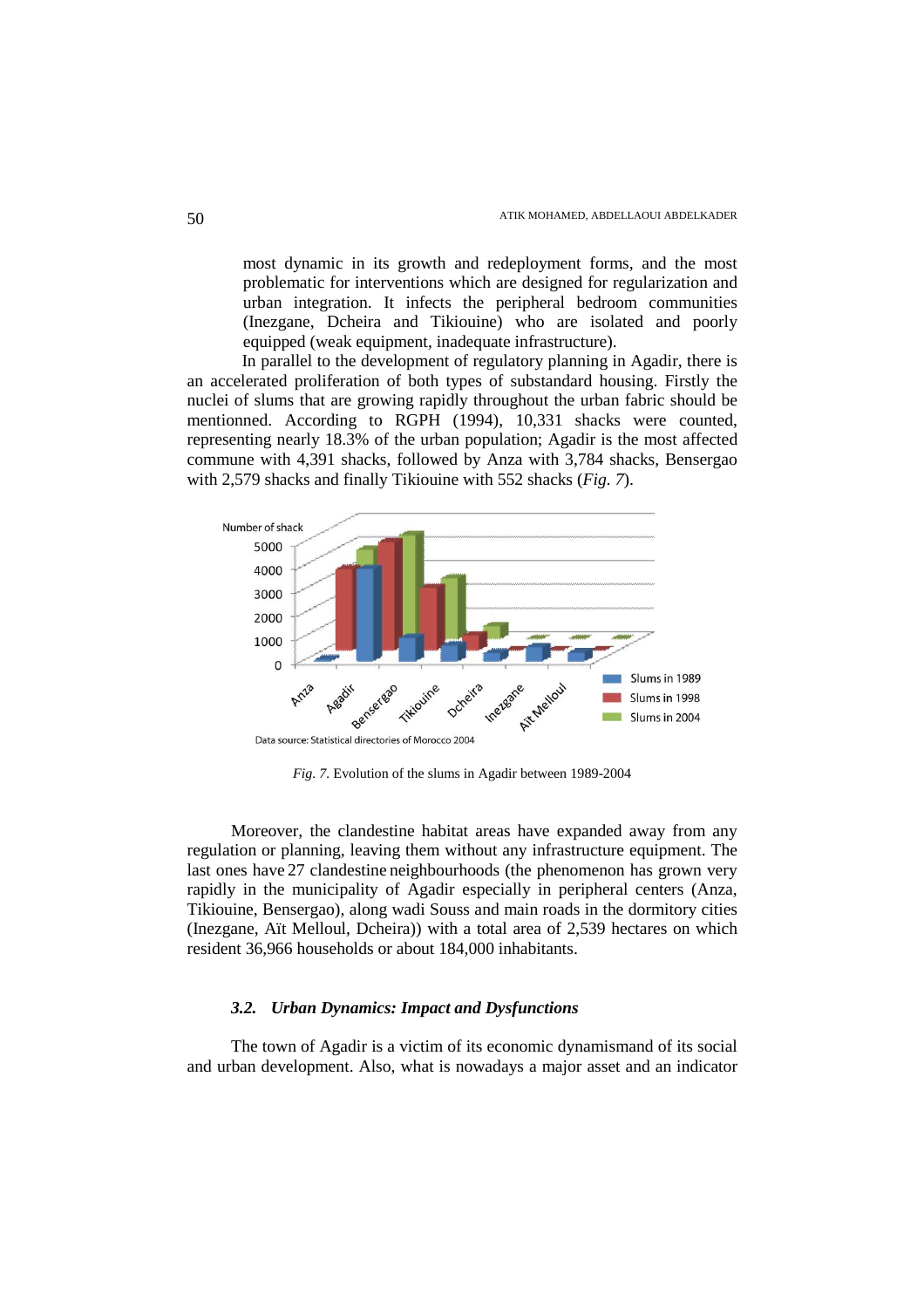URBAN DYNAMIC ANALYSIS USING SATELLITE IMAGES AND MULTISOURCE DATA. CASE 51<br>OF GRAND AGADIR-MOROCCO- BETWEEN 1988 AND 2005

of vitality, later becomes a handicap. There are a number of spatial disorders as well as social problems which are already visible and others which are starting to cause problems on the medium to long term. A hazardous urbanization leads to generating under-equipped neighbourhoods that are encroaching in certain places on the agricultural or forest areas (located in random areas sometimes). It also threatens the environmental balance and pollutes groundwater by discharging untreated sewage water. It concentrates an urban and/or suburban proletariat which is open to all ideological influences that are latent or sometimes extremist in their simplistic desire to solve complex socio-economic issues by demagogic equations.

### *3.2.1. A spatial Segregation which Reflects a Facto Urbanism*

The discrepancy is obvious between the objectives of the planning documents and urban reality; the comparison between these two indicates that the planning tools play a more supportive and legitimacy role of a reality that transcends them. This causes many problems: an inconspicuous and disoriented urban space, important misused soil surfaces, large and poorly defined public spaces which are difficult and expensive to maintain. The peripheral areas accuse a lack of functional vitality and an urban atmosphere that reminds of "unfinished business" and an urban sprawl which reveals immense spaces without grace, under-equipped and difficult to manage.

Neighbourhoods are differentiated by their function, morphology and also by their social content (Ben Attou, 2005); specialization of neighbourhoods and spatial discontinuities are very striking in Agadir which offers the image of a city which is deeply missing cohesion and unity. The principle of zoning, which was adopted for developing the plan, has created problems of functional linkage, considering that each zone is excluded and isolated from the others.

The very planned and controlled development of Agadir, the high price of housing and land imposed a new problem to the newcomers and low-wage workers who have found it very difficult to locate housing. Most of them were forced to settle in nearby centres (Bensergao, Tikiouine, Inezgane and Aït Melloul) which are excluded in the development plans from any attempt to be integrated in the new town. The isolation and ignorance of the periphery favoured the development in an anarchic and spontaneous way of the housing and the non-regulatory slums since 1970.

## *3.2.2. Illegal urbanization in the zones of risk and environmental problems*

The environment has been ignored in all development plans, during the reconstruction period and later on, without any concern for integration. The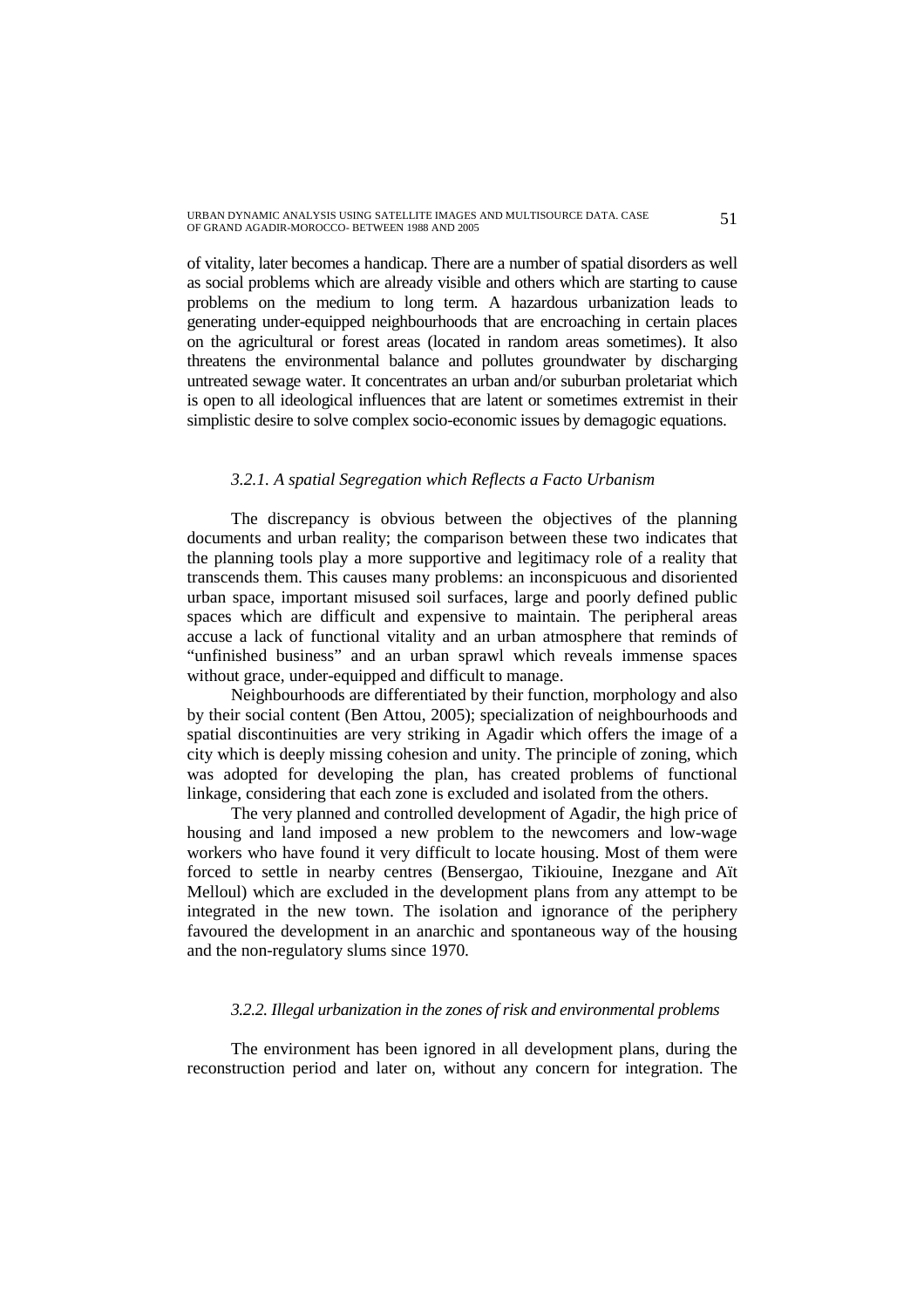uncontrolled spatial extensions that were experienced by the city had the effect of mutating the formerly existing original small and medium towns in urban agglomerations. The accelerated development couldn therefore not be controlled by the city's managers. This is why we find ourselves today in the face of degraded public spaces in a poor urban environment, where the built-up is in a poor condition. A major finding emerges when discussing natural resources. There are great destructive effects that were undergone by the argan forest ecosystem in particular. The argan tree (Argania Spinosa) is a tropical species unique to Morocco, which dates back to the Tertiary. This multi-purpose tree (social, economic) that survives at the latitude of Agadir in a desert-like climate is a particularly threatened species today. This phenomenon couldn't be, in any case, explained by a geographical determinism (prolonged drought, decline in the argan forest area, etc.), but through urban sprawl. According to the existing data, the regression of the argan tree has reached 70% of its range of initial occupancy and its disappearance rate would be of about 600 to 1,000 ha/year (*Fig. 6*).

In a landscape dominated by flat plains, basins with steep slopes, the phenomenon of flooding represents a serious threat during heavy rains; including the floods that affect urban areas. During the reconstruction phase, wadi Tildi, Tanaout and Lahouar were abandoned, probably for reasons of cost, causing flooding. For financial reasons among others, many prefer to bury their heads in the sand or to use deceptive improvisations. The few existing dams are insufficient and channelling the wadis causes the activation of violent currents that reinforces the topography of the city. With the proliferation of non-regulatory areas, this natural phenomenon is a significant risk that can cause the loss of human lives and material damage. In Agadir, which is passed by four wadis, we find that the banks are often urbanized without any precautions. The main wadi is Lahouar for which not even the presence of crossing works would not be enough, because of their undersized dimensions. This is amplified by the degradation of vegetation cover upstream, sedimenting in the wadi`s beds and their occupancy by buildings and the gradual disappearance of the flood plains (Bailly, 1991) (*Fig. 6*).

The piedmont area is one of the areas that are exposed at a high risk of flooding; this site is located at 300 meters above the sea level in a mountainous topography which is characterized by steep slopes, including depressions and large devastating floods (*Fig. 6*). In addition, the site is vulnerable to risks of landslides such as falling rocks and boulders, sometimes of large sizes, frequently caused by heavy rainfall and the nature of the slopes, but also by earthquakes that are produced by the geological instability of the site. Indeed, the site is classified as a seismic zone and is dangerous because of the proximity of the fault from wadi Lahouar; so building in the area should be forbidden.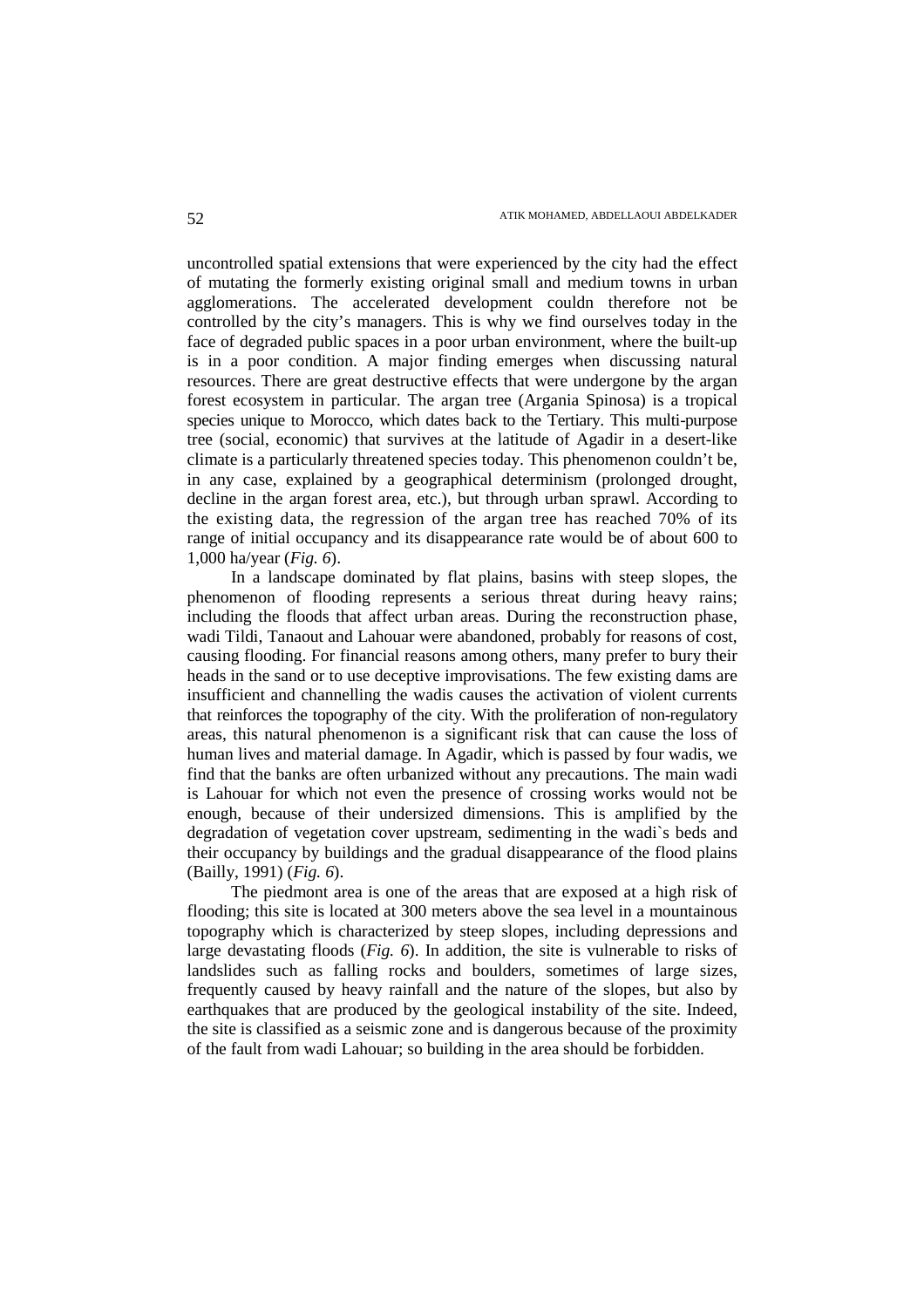URBAN DYNAMIC ANALYSIS USING SATELLITE IMAGES AND MULTISOURCE DATA. CASE 53<br>OF GRAND AGADIR-MOROCCO- BETWEEN 1988 AND 2005

Another problem that arises in this environment is the development of chaotic areas and neighborhoods called "shanty towns" that are often located and constructed in areas exposed at risk (unstable land, sloping areas or floodplains). They represent a great threat to human safety. This is apart from their location on seismic zones that are corresponding to faults of tectonic plates, especially for those of them which are located at the foothills (*Fig. 6*).

All these problems favour the risk of social conflicts. Poverty and poor living or "existence" conditions are making difficult to meet many basic needs. Consequently we are experiencing a situation of lack in areas with food resources (nutritional imbalance), health services (lack of access to primary care), education services (no schooling) and the growing of poor housing. Another problem which adds is also the total exclusion and inequality that is exerted by the government (lack of action and fight against poverty). All these are the reasons that can cause social dissensions in these neighborhoods and a conflict that may threaten the peace and the social and economic stability. This is an intolerable situation and a real risk to the environment.

In conclusion, the lack of overall planning and participatory approach, have resulted in failures within the Grand Agadir which have weakened the hinterland and have produced an imbalance between the spaces of this agglomeration; the whole at the expense of a diversified natural potential and as a threat to the environment.

### **Conclusion**

In this paper we combined multi-temporal satellite image processing and other cartographic materials. We tested various methods overseen classification of satellite pictures on data Landsat (TM-ETM +) and on aerial photography. So, the results show a good urban extraction. Several automatic methods were proposed in the literature, but it is difficult to obtain very satisfactory results in each case. Nevertheless, our system constitutes an effective proposal for an application on images satellite with low and middle resolution. These processing allows to map and to highlight the urban spreading, as long as it regards the area and the spatial configuration of the city, with emphasis on the present moment, on its evolution and the spatial configuration during a lapse of time. Maps produced at the end of the classifications are going to direct the inquiries of ground and are intended to analyze better the urban spreading as well at the level of the built-up area or the extension of the urban districts of Grand Agadir. The combination of the various data (cartographic and photographic data) will allow to understand mechanisms and processes of the urban spreading: transformation or conversion of spaces not built, in built spaces, the densification and/or urban extension, the explanatory factors, etc.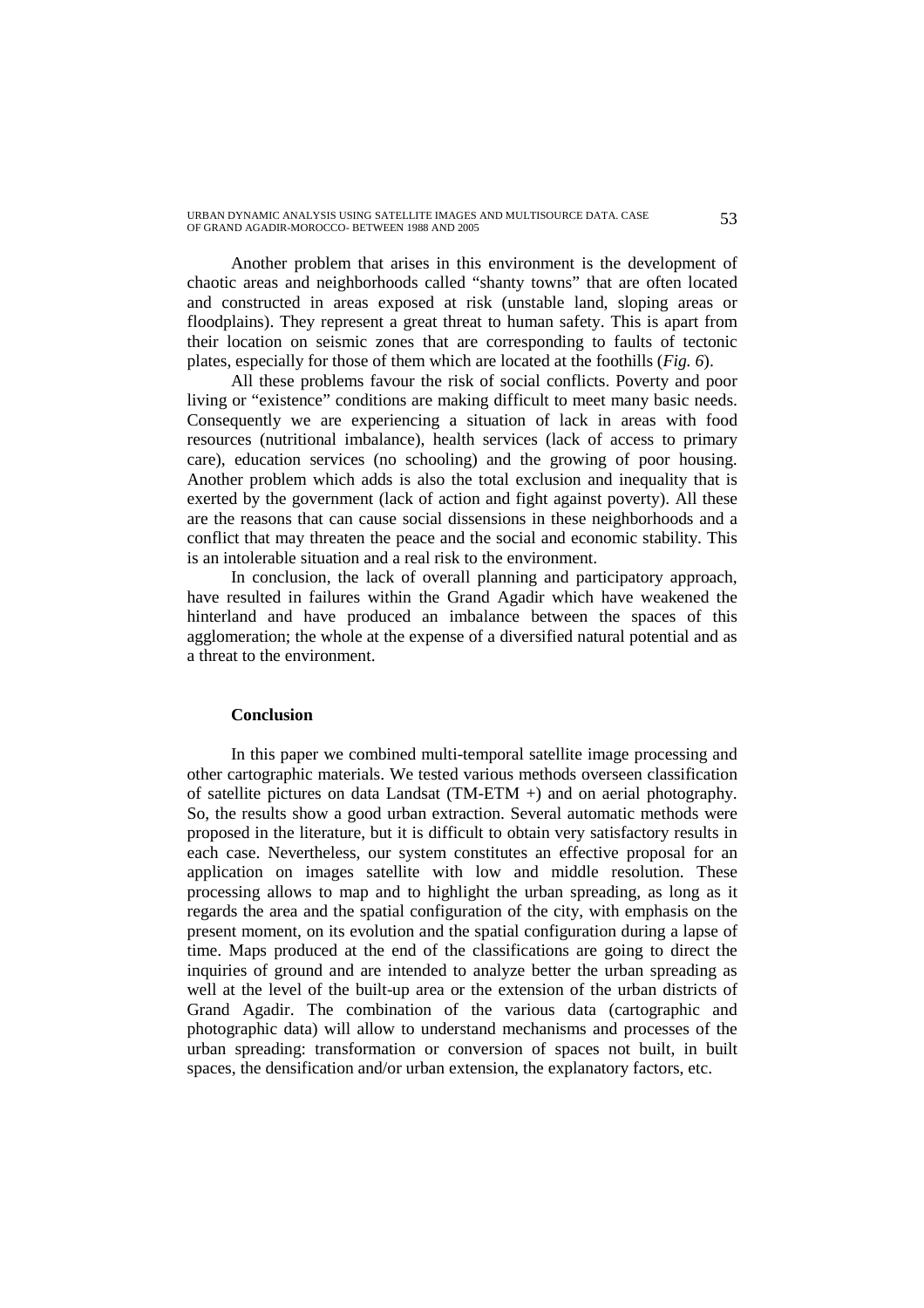The metropolitan area of Agadir has experienced during the 1970-2005 period several strong urban and human pressures under the considerable effects of population and economic growth of the composing centers. This dynamic urban centre starts to pose questions of substance in terms of territorial planning, organization of productive activities and competitiveness. These questions are even more crucial since the emergence of large urban centers is, in the context of globalization, a main determinant of attractiveness. This urbanization is also a powerful vehicle for social transformation and human development of the population. Indeed, by urbanizing, the society is open to new values and multiple mutations. Among the major socio-spatial mutations that the territory of Agadir has experienced in recent years, urbanization has been arguably one of the most striking. If this change has created significant potential for stimulating the economy, equipment and modernization of the city, it also raised many new challenges: infrastructure provision, housing production in sufficient quantity, the accumulation of poverty, degradation of the natural environment, the magnitude of the collective costs in cities, the limits of traditional regulation in urban management.

#### **REFERENCES**

- Ait Hssaine, A. (2000), "Agadir dans son environnement physique", in *Acte du colloque sur l'agglomération du grand Agadir*, University of Ibnou Zohr; pp. 107-116.
- Abdellaoui, A., A. Rougab (1994), "Intégration de données multisources pour l'étude d'un paysage urbain: cas de l'agglomération blidéenne (Algérie)", in *Actes de la 6e Conférence canadienne sur les SIG*, 4-10 june 1994, Ottawa (Ontario), *Ressources Naturelles Canada*, vol. 1, pp. 1479-1487.
- Abdellaoui, A., A. Rougab (1995), "Caractérisation de la réponse du bâti: application au complexe urbain de Blida (Algérie)", in *Télédétection des milieux urbains et périurbains, Actes des VIe Journées scientifiques du Réseau Télédétection de l'AUPELF / UREF*, 2-5 october 1995, Liège (Belgium), pp. 75-83.
- Abdellaoui, A. (2009), "Potentialité de l'imagerie satellitale moyenne résolution pour le suivi du transport de sable en milieu oasien", *Séminaire international « Dynamiques des paysages et teledetection: aspects environnementaux et developpement durable »*, Manouba, Tunisie, 9-11 june 2009, to appear in conference's proceedings.
- Ackermann, G., O. Tournaire, C. Mering (2004), "Étude de l'extension du bâti sur le littoral sénégalais à partir des paramètres texturaux de Haralick", *Revue Française de Photogrammétrie et de Télédétection*, no 173/174, pp.104-112.
- Bailly, A. (1991), "La géographie des risques naturels", in Bailly *et al*, *Les concepts de* la *géographie humaine,* 2nd edition, Paris, Masson, 1991, pp.182.
- Bianchin, A., L. BRAVIN (2004), "Reproductibilité des procédures d'extraction de l'espace urbain", *Revue Française de Photogrammétrie et de Télédétection*, no 173/174, pp. 93-103.
- Benblidia, N., A. Abdellaoui, A. Guessoum, A. Bensaid (2006), "Utilisation de la morphologie mathématique pour l'analyse de l'occupation de l'espace en zones urbaines et périurbaines présahariennes: cas de Laghouat (Algérie)", in *Revue Télédétection*, vol. 6, no 2, pp. 177-190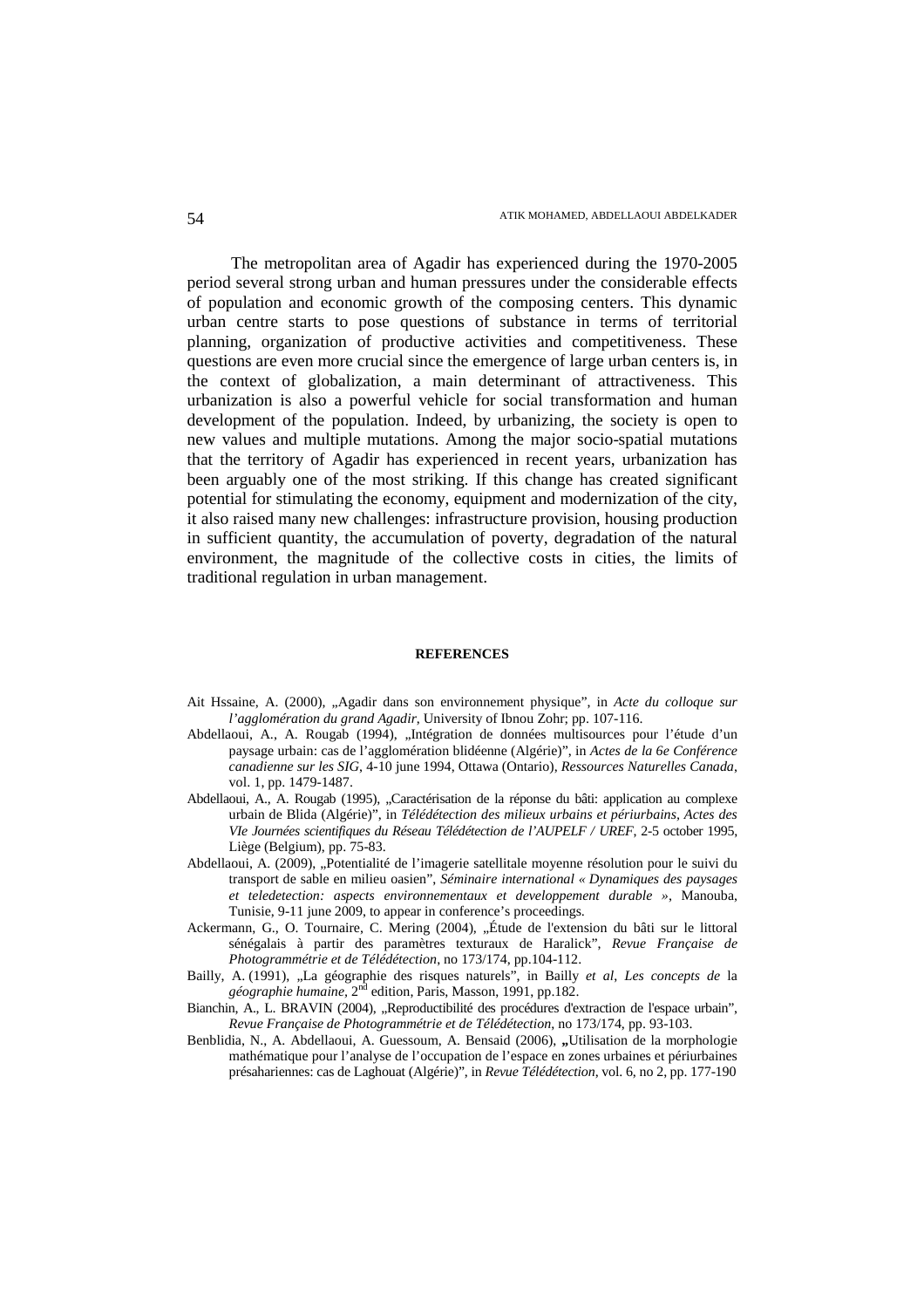URBAN DYNAMIC ANALYSIS USING SATELLITE IMAGES AND MULTISOURCE DATA. CASE OF GRAND AGADIR-MOROCCO- BETWEEN 1988 AND 2005 55

- Ben Attou, M. (2005), "Agadir les contrastes socio-spatiaux d'une ville reconstruite" in "Villes *arabes en mouvement", Cahier n° 18 du Groupe de Recherche sur le Maghreb et le Moyen-Orient*, Laboratoire SEDETCNRS, Publication l'Harmattan, pp. 165-194.
- Bres, S., J. M. Jolion, F. Lebourgeois (2003), *Traitement et analyse des images numériques*, Lavoisier, Hermès, 410 p.
- Chopin, F., C. Mering (2004), "Cartographie de la densité du bâti par analyse granulométrique des images de télédétection", *Revue Française de Photogrammétrie et de Télédétection*, n° 173/174, pp. 113-122.
- Cheref M. (January 1994), "Agadir une ville orpheline de son passé: mesurer le présent, stimuler le futur", in *Acte du colloque sur l'agglomération du grand Agadir*, University of Inbnou Zohr; pp. 167-180.
- Civco, D., J. Hurd (1997), "Impervious Surface Rnapping for the State of Connecticut", in *Proceedings of the ASPRS/ACSM Annual Convention,* Seattle, Washington, pp. 124-135.
- Faure, J. F., A. Tran, A. Gardel, L. Polidori (2004), "Elaboration d'un indice de densité de population et analyse de sa distribution spatiale à Belem (Bresil) et Cayenne (Guyane Française)", *Revue Française de Photogrammétrie et de Télédétection*, no 173/174, pp.135-144; *America*, Institut de Recherche sur l'Environnement Construit, EPFl, 1994, 31 p.
- Gadal, S. (2003), *L'identification des formes spatiales de métropolisation par télédétection*, Éditions Ératosthène, Lausanne.
- Gong, P., J. Howarth (1990), "The Use of Structural Information for Improving Land-Cover Classification Accuracies at the Rural-Urban Fringe", *Photogrammetric Engineering* & *Remote Sensing*, vol. 56, no l, pp. 67-73.
- Harris, P., S. Ventura (1995), "The Integration of Geographic Data with Remotely Sensed Imagery to Improve Classification in an Urban Area", *Photogrammetrie Engineering* & *Remote Sensing*, vol. 61, no, 8, pp. 993-998.
- Im, J., J. R. Jensen (2005), "Change Detection Using Correlation Analysis and Decision Tree Classification," *Remote Sensing of Environment*, vol. 99, pp. 326-340.
- Jensen, J. R. (1996), "Introductory Digital Image Processing A Remote Sensing Perspective", 2<sup>nd</sup> edition, Prentice Hall, Upper Saddle River (N.J.), 316 p.
- Moller-Jensen, L. (1990), "Knowledge-Based Classification of an Urban Area Using Texture and Context Information in Landsat-TM Imagery", *Photogrammetric Engineering and Remote Sensing*, vol. 56, no 6, pp. 899-904.
- Puissant, A., C. Weber (2004), "Démarche orientée *objets-attributs* et classification d'images. THRS", *Revue Française de Photogrammétrie et de Télédétection*, no 173/174, pp. 123-134.
- Soille, P. (1999), *Morphological Image Analysis*, Springer-Verlag, Berlin-Heidelberg, 316 p.
- Sietchiping, R. (2003), "Évolution de l'espace urbain de Yaoundé, au Cameroun, entre 1973 et 1988 par télédétection", *Teledetection*, vol. 3, no 2-4, pp. 229-236.
- Skupinski, G., D. Binh Tran, C. Weber (2009), "Les images satellites Spot multi-dates et la métrique spatiale dans l'étude du changement urbain et suburbain – Le cas de la basse vallée de la Bruche (Bas-Rhin, France)", *Cybergéo, Revue Européenne de Géographie*, no 439, 22 p.
- Stanford, S., M. Phinn, P. Scarth, A. Murray, P. Shy (2002), "Monitoring the Composition of Urban Environments Based on the Vegetation-Impervious Surface-Soil (VIS) Model by Subpixel Analysis Techniques", *International Journal of Remote Sensing*, vol. 23, pp. 4131-4153.
- Stefanov, W., M. Ramsey, P. Christensen (2001), "Monitoring Urban Land Cover Change: An Expert System Approach to Land Cover Classification of Semiarid to Arid Urban Centers", *Remote Sensing of Environment*, vol. 77, pp. 173-185.
- Voiron, C. (1995), *Analyse spatiale et Analyse d'images*, Edition Espaces Modes d'Emploi.
- Weng, Q, D. Lu (2004), "Spectral Mixture Analysis of the Urban Landscape in Indianapolis with Landsat ETM+ Imagery", *Photogrammetrie Engineering & Remote Sensing*, vol. 70, no 9, pp. 1053- 1062.